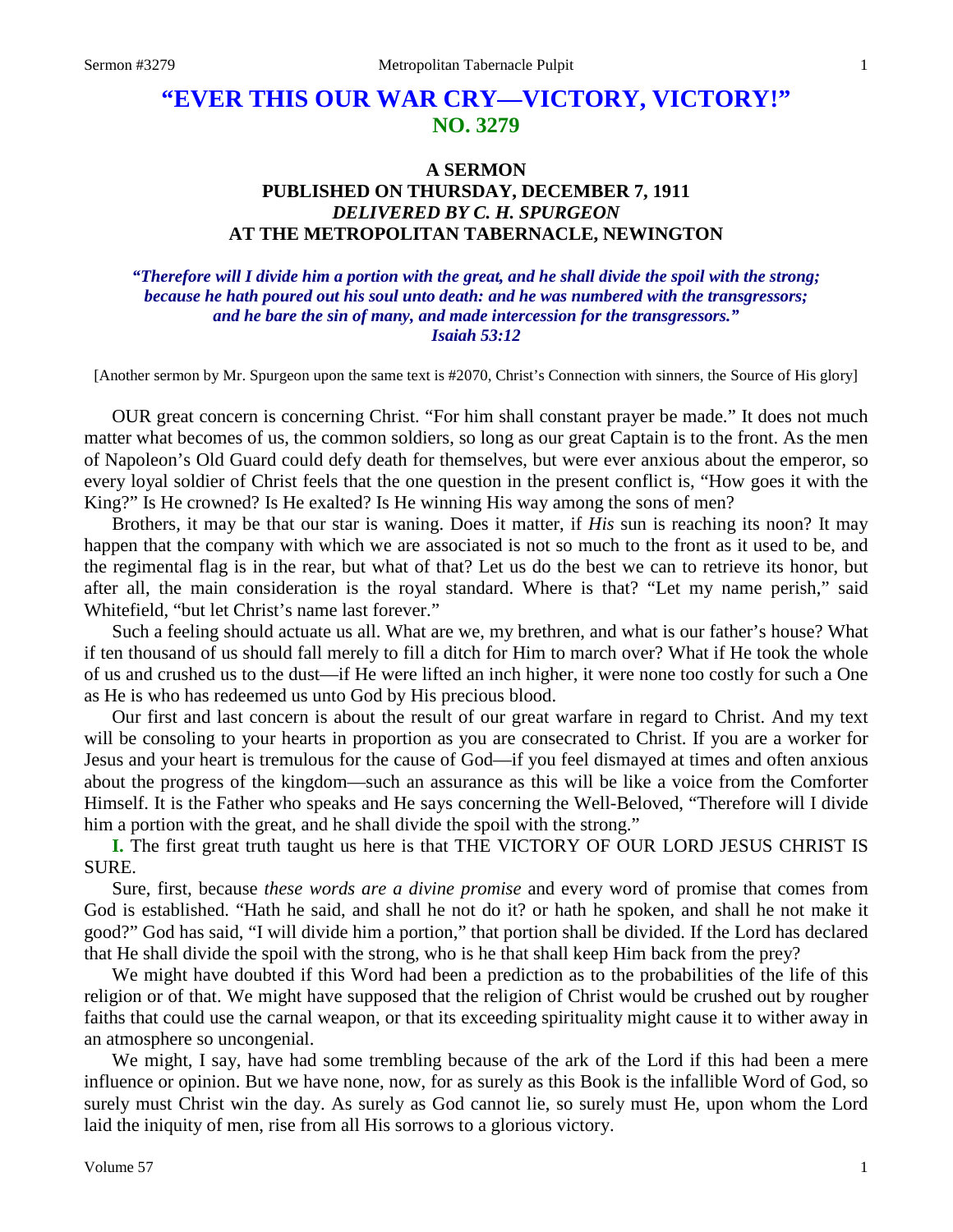The text is a promise placed very singularly in connection with facts which have been accomplished. We are told that Christ shall divide the spoil with the strong, but that promise is set side by side with the declaration that He is "brought as a lamb to the slaughter, and as a sheep before her shearers is dumb, so he openeth not his mouth." Just as surely, then, as that part of the prophecy is fulfilled in which Christ suffers, so surely shall that be fulfilled in which He triumphs.

You have no doubt whatever about His being taken from prison and from judgment, about His making His grave with the wicked, and with the rich in His death. Well, the same Book and the same chapter which contains the prophesy of those sorrowful facts contains this prophecy—that He shall divide the spoil with the strong. Therefore the ultimate victory of Christ is made sure by a divine promise.

Notice, moreover, that *it is the Father Himself who here puts forth His hand to guarantee the victory*. He writes, "Therefore will I divide him a portion with the great." "*I* will do it. I will see that He conquers. I will see that He has the reward of His labor. My own right hand and My holy arm shall so be with Him that He shall tread down His enemies and He shall take from them mountains of prey." Who is this that says, "I will divide him a portion"? It is He at whose voice the earth trembles.

### *"The pillars of heaven's starry roof Tremble and start at his reproof."*

When He says, "I will do it," who shall stay His hand or resist His will? God, the everlasting Father, has staked His honor and His glory upon the success of Christ. I make bold to say that if Christ wins not the world, and if He be not crowned King of kings and Lord of lords, it is not Jesus that is dishonored so much as the Great Father by whom He was ordained, sent, and anointed.

The stain would not only be upon the manhood but upon the Godhead, too, for God Himself appointed the Lord Jesus, and said of Him, "This is my beloved Son in whom I am well pleased." He must see the Messiah through with it. It is the pleasure of the Lord that is in His hand—and that pleasure must prosper there, or else God's name would be dishonored. I am sure that Jesus will win the victory.

I am delighted to notice a change of expression in the next sentence. *The Son of God Himself also puts His hand to the work of ultimate victory*. Read the text again—"Therefore *will* I divide him a portion," "and *he shall* divide." God gives Him the victory and He takes it Himself. The Father grants it and the Son grasps it by His own right hand. The glorious JEHOVAH cries, "He shall divide," and the ever-blessed Son of the Highest, as a conqueror, comes forth actually to divide the spoil.

O my brethren, Jesus is as gentle as a lamb, but I might say of Him as they at the Red Sea said of JEHOVAH, "The LORD is a man of War: the LORD is his name." The Lamb is the Lion of the tribe of Judah, and who shall stand before Him when He goes forth to war? Who shall rouse Him up? They that came against Him to take Him in the days of His humiliation stumbled and fell when He uttered the words, "I AM."

And if the full power of that, "I AM," had been let loose upon them, they had not merely staggered to their falling, but each man among them had stumbled into his grave. It is He that stilled the waves upon Gennesaret. It is He that ruled the powers of the deep and made the devils fly at His bidding. If He puts His hand to the battle, woe to those that strive against Him. The defeat of Christ! Laugh the idea to scorn. Nay, the thorn-crowned Prince is victorious.

Well spake the apostate Julian in his dying moments, "Nazarene, thou hast conquered." All His foes will have to own it. In the day of judgment, trembling, and in the lowest pit of hell, despairing, they shall acknowledge His supremacy. The despised and rejected of men with a rod of iron shall break His enemies in pieces. Yea, He shall break them in pieces like potters' vessels. "Be wise now therefore, O ye kings: be instructed, ye judges of the earth. Kiss the Son, lest he be angry, and ye perish from the way, when his wrath is kindled but a little. Blessed are all they that put their trust in him."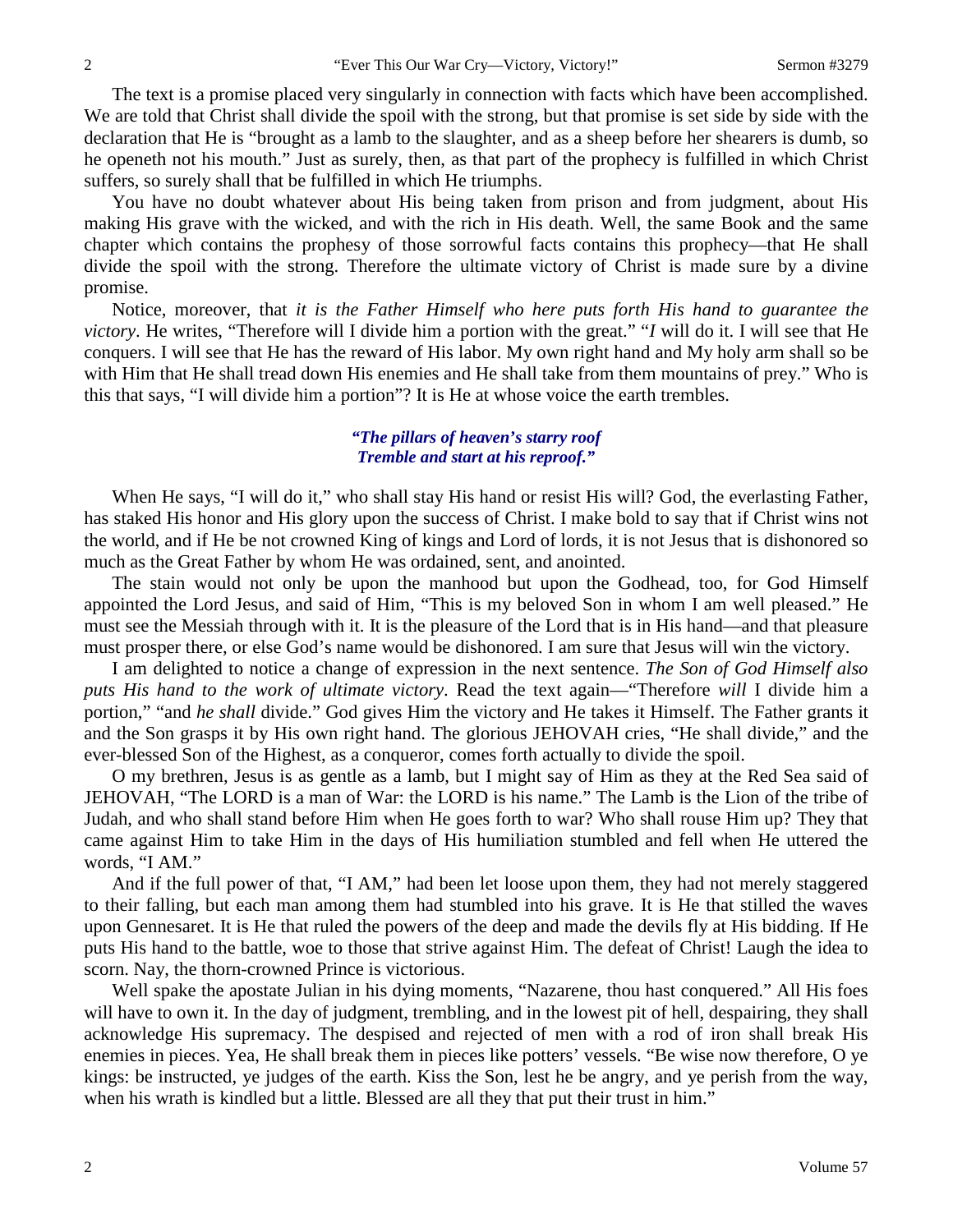That is the first thing, then—the Christ will conquer. It is a divine promise. Its fulfillment is guaranteed by the Father, it will certainly be achieved by the Son.

**II.** Secondly, THE VICTORY IS AS GLORIOUS AS IT IS SURE. "Therefore will I divide him a portion *with the great*."

*The great King rewards our Champion*. You have heard of great champions who have been knighted on the battle-field by their sovereigns—deeds of special prowess have been thus rewarded. Others, amid the acclamations of their troops, and while yet their hands were unwashed from gore, have been crowned on the field only because of their superior valor and the decisive nature of the battle.

Now, what is it to be knighted or crowned by kings or nations? It is as nothing. But to be crowned of God! For God Himself to give the reward in the light of eternity! What must such a victory be? I know that many an act which man applauds is despised by the Most High—and many a fierce fight that has stirred the heart of nations and made the poets ring out their hymns for centuries—has been not only despicable but abominable in the sight of the Most High.

But when God rewards, what must be the glory of the achievement! And here we have it—God, even the Father, the same One whom it pleased to bruise His son when He made the iniquity of us all to meet upon Him—that selfsame God who knows all things and weighs all things aright, and is the very source and soul of honor, He shall crown our Lord Jesus. Must it not be a glorious victory? He has crowned Him. He is crowning Him. He shall continue to crown Him, for thus it is written, "Therefore will I divide him a portion with the great."

The glory of this victory may be seen, next, not only in the reward coming from so high a source, but from *its being manifestly a great reward in the esteem of men*, since our Lord is to have "a portion with the great." It is difficult to say what makes a great man. When I look over the lists of great men, some of them seem to be to be very little. But still, men have among themselves a sort of standard by which to measure, and they say of such and such persons that they are "great." From different points of view they are. Now, Christ is to have a portion with the great.

Perhaps you have been grieved to see how certain ungodly men in these times make nothing of Christ—like Herod, they set Him at nought—but these people are mostly very second-rate individuals, of small account even among their own order. Almost all intelligent men, even if they do not accept all that Christ says, agree that He is a great man and many confess that there never was such another man as He. There have been skeptics whose admiration of Christ has been extreme.

I, for one, cannot understand how any honest mind can do other than reverence His marvelous character and the grandeur of the truths which He has revealed. He is great, inexpressibly great, and the day will come—must come, is every day coming nearer—when Christ will be seen even by His enemies to be supremely great. His cross today towers over the wrecks of time and He Himself rises before my faith's vision so much above all the sons of men that I see all philosophies, theories, and human dogmas crouching at His feet. His victories are not victories among pigmies, but victories among the great, such as shall make all men see that He Himself is the greatest of the great.

My brethren, think for a minute what a battle Christ has waged with all the powers of evil. With all the wit, and craft, and unbelief, and pride, and lust of man. With all the foul devices, and cruelties, and wickednesses of the devil, and all the principalities and powers that obey his bidding. And with death and all that goes with it, and shall come of it. Against all these He has set the battle in array, and over all these He has triumphed, so that He divides the spoil with the great.

Your adversaries, O Prince Emmanuel, are not such as a common warrior might rout. They are foemen worthy of your steel! What desperate tugs they gave You when they forced the bloody sweat from out of You in the moment of your sternest wrestling. But you have flung them to the ground, and trodden down strength.

Of course, this language can only be used as speaking part of the truth, because the portion which God has given to His dear Son is indisputably greater than the greatest things that earth can hold. I take it that the question that Christ has come to answer is the greatest question that ever moved eternity. The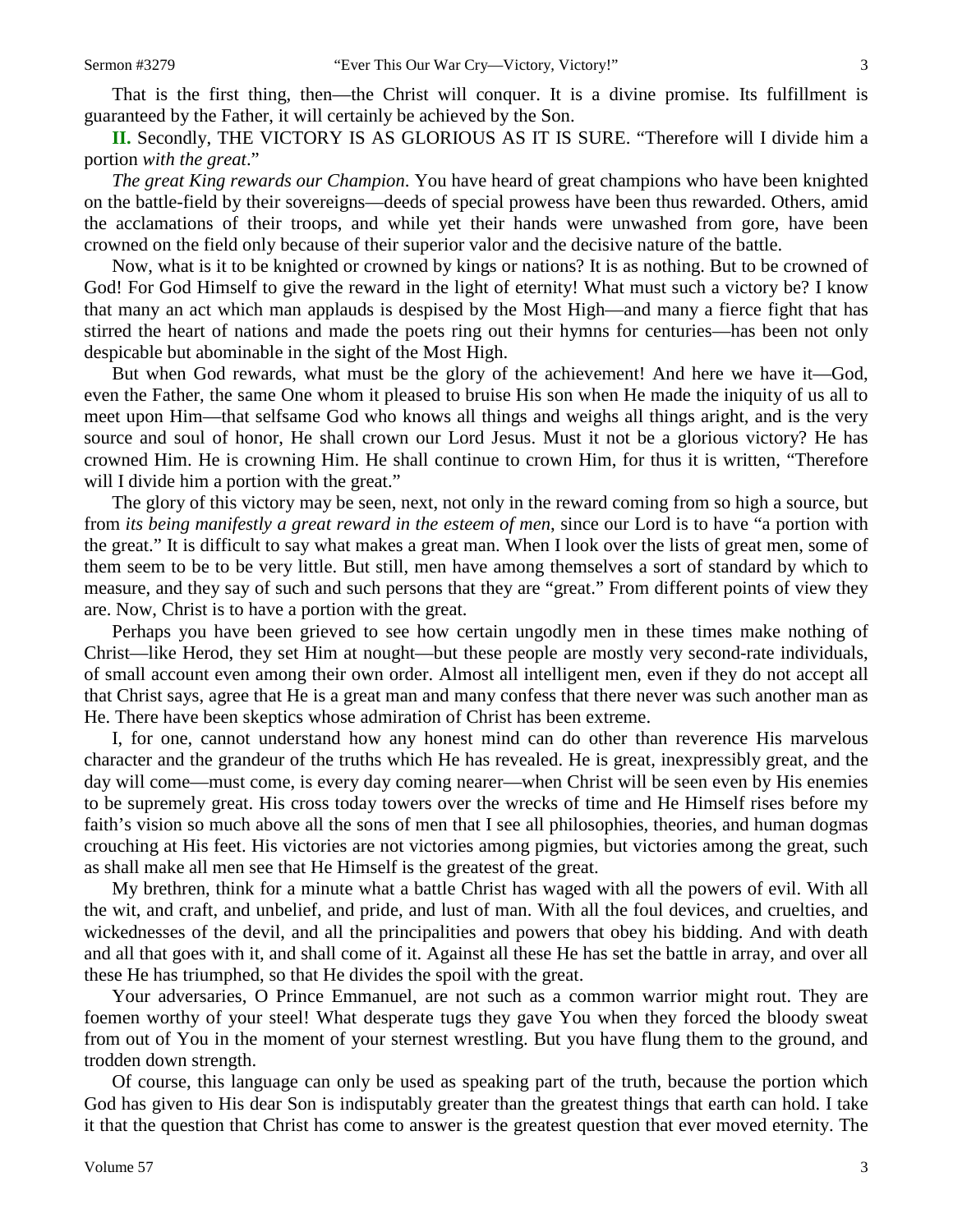work that Christ has come to do is the grandest work that ever stirred the ages. It is God's work and God's question.

How shall evil be driven out of the world? How shall justice, without a stain, smile on a sinner? How shall God be seen as the Holy One with all the glory of His character manifested, receiving to His bosom the guilty sons of men? The grandest work that e'er was done of God Himself Christ has come to perform, and not only has He His portion with the great, but of all the great He is the greatest, and His portion is above their portion. They are not to be mentioned in the selfsame day.

Notice, too, that a part of the description of this victory represents *the Lord as Himself dividing the spoil "with the strong."* Not merely with great enemies did Christ wrestle, but with strong powers. I might give you a hundred illustrations of this, but I prefer to give you just one. When the Lord Jesus Christ came into my heart—came to battle there—He did indeed divide the spoil with the strong, for I was strong-willed and desperately set on mischief—and for a while I was in the hand of a strong despair, out of which it seemed impossible that I should escape. The bands which held me were of iron, tough as steel, hardened in the fires of hell.

And yet this day I am His, for He has won me and taken the prey from the mighty. I have been just now to see our venerable Elder White. He is dying. I looked at his venerable beard as he sat up in bed, and I looked at the bright face that shone above it—and I was charmed at the joyful sight. He said, "I have no trouble. I have not a troubled thought. I am the happiest man in the world—I am going home and I rejoice in it. Though I am perfectly satisfied to wait." Death is just nothing at all to him.

Just like a dear sister who went from us some time ago. When I went to see her, you might have thought she was going to be married, she was so happy in prospect of departing. Charles Wesley once said, "They may say what they will about Methodism, but our people die well." That is my comfort our people die well—they die gloriously triumphant in the Lord.

When I think of it, I can see how my Lord divides the spoil with the strong. Death comes and he says, "That is mine." He has taken the poor, wrinkled body. And Christ smiles, and lets him have it, for He takes for His share, the soul, the life, and as He bears him off, He takes the best part of the spoil. He has left death the husk, but He has Himself secured the kernel.

Yea, the day will come when He will take the body, too, out of the custody of death, for not a wreck or a rag of all His saints shall remain in the domains of death. There is a resurrection of dead bodies as well as an immortality of spirits. Glory be to Christ! In this way, here and hereafter, He divides the spoil with the strong. Strong is death, but still stronger the omnipotent Son of God.

There is another aspect under which we may speak of the glory of Christ's victory, *He will share it with His people*. The second paragraph of the text is, "He shall divide the spoil with the strong." That is, He will divide it out, and allot portions to all those who came to the help of the Lord against the mighty. Just as David after Ziklag, when he had taken the prey from the Amalekites, sent portions all round to his friends in Judah, so, when the King Eternal takes the spoil, He will give a share to you and to me, if we have been faithful to Him. There shall be a portion e'en for us whom the Lord made strong for Himself in the day of battle.

Does it not make your heart laugh to think of it? Jesus wins the victory, but He will not enjoy it alone—He will glorify His people. Even the sick folk that go not down to the battle, shall have their share of the spoil, for this is David's law, and the law of the Son of David, that they that abide with the stuff shall share with those that go down to the fight. He will give to each faithful sufferer or worker a portion of the prey. Make haste, O Champion, make haste to give to everyone of us a prey of divers colors, meet for the necks of them that take the spoil!

**III.** Thus we have seen that Christ *will win the victory, and the victory will be glorious*. Now let us declare, thirdly, that THE RESULTS OF THIS VICTORY WILL BE VERY SUBSTANTIAL.

Let me remind you that in consequence of what our Lord has done, *myriads of souls will be redeemed*. How many will escape from sin and death and hell to live forever is not revealed. We have every reason to believe that a number that no man can number, out of every nation, and people, and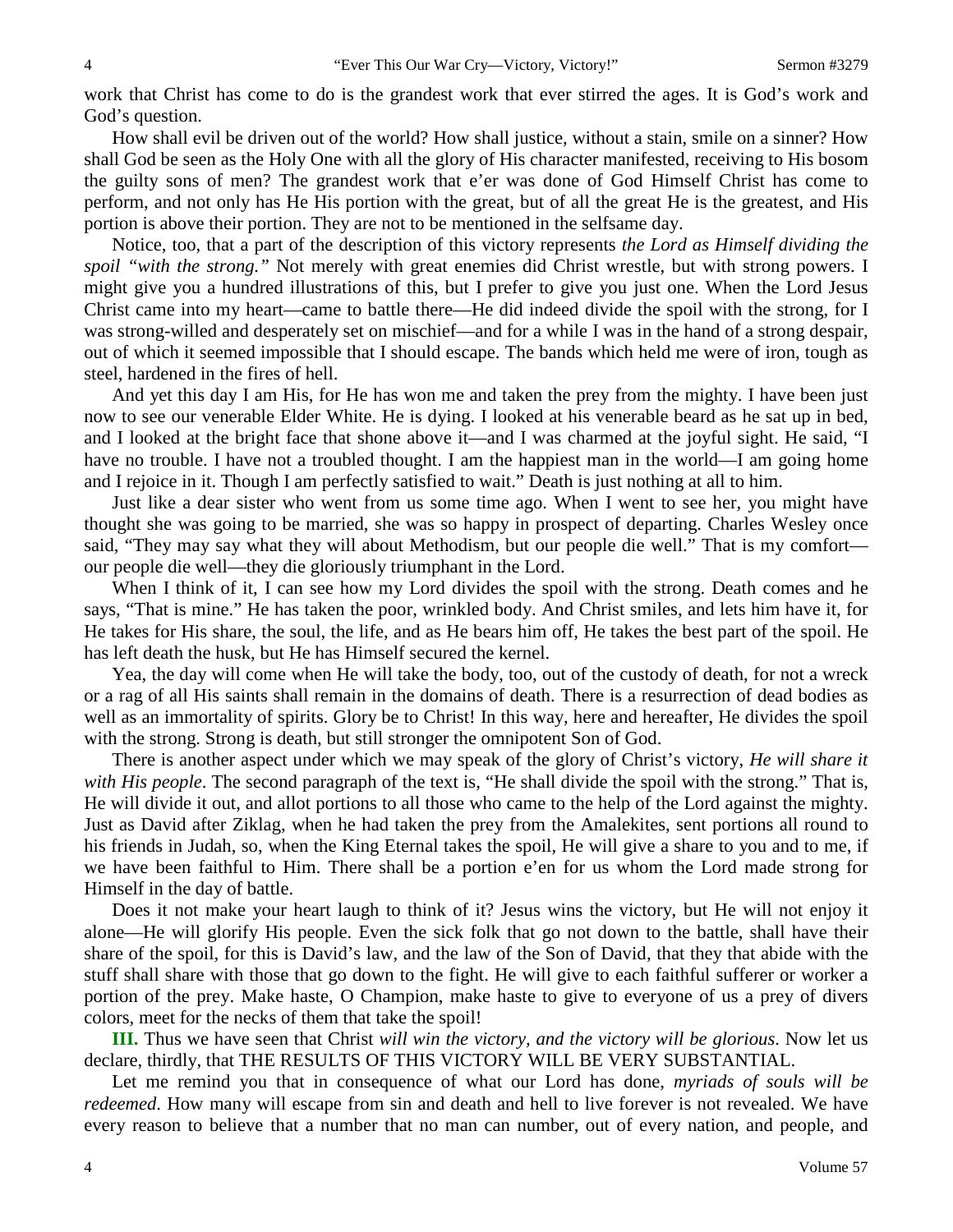kindred, and tongue, shall praise their redeeming Lord. Christ's death will not spend its force in the conversion of here and there one, but He will see of the travail of His soul and will be satisfied. And we are convinced that no little thing will satisfy Him. The great result of our Lord's death will be the eternal salvation of myriads untold.

Next to that will be *the overthrow of every form of evil* which now reigns in the world, and the extermination of religious falsehood, vice, drunkenness, war, and every horrible mischief born of the Fall and of human depravity. Christ will conquer these, and there shall be new heavens and a new earth, wherein shall dwell righteousness. Forever and ever boundless honors shall be given to Christ for His victory over every force of evil. The seed of the woman shall trample on the serpent.

As the result of Christ's death, *Satan's power will be broken*. He will no longer go forth to rule among the nations.

*Death also will have lost its dominion over the sons of men*. The Son of David shall restore that which He took not away. More than our first father lost shall Christ bring back. There shall be glory substantial to Himself in the lives of His people on earth, in their deaths, and in their lives forever. Glory shall be brought to God of a new and unusual kind. A light will be shed upon the character of God which, so far as we know, could not have come to us by any other means except by the death of the Only-begotten. Hallelujahs louder than before shall rise up before the throne. *Praises shall ascend unto God* such as creation never produced, "for thou wast slain, and hast redeemed us unto God by thy blood, and we shall reign for ever and ever."

Now, my brethren, do not get into a state of fright and fear about the Christian religion. Do not go to your chambers and sigh, "Everything is going to the bad, and we shall be all eaten up by the devil." Nonsense! There is a stronger arm yet than that black arm of Satan. In God's eternal goodness resides a power and majesty that cannot be found in the infernal malevolence of the devil. I know which is the winning side—I am sure of it.

Though we may drearily imagine that things go amiss and fancy that the vessel is ready to break up, and become a wreck, she will enter the harbor yet with all her cargo safe—and from every wave that tossed her and every wind that beat upon her she shall derive eternal advantage. Courage, brethren, we are not beaten and we are not going to be beaten. We are succeeding all along the line.

Shout victory, universal victory, from stem to stern of the good old ship. Not a foe has been able to live upon her deck. Give the enemy's black hull another broadside. When you think that the crew of the Black Prince are about to board us, grasp your pikes and give them a warm reception. This good ship bears the red cross at her masthead, and shall never be taken, but shall win the victory as surely as God lives and His Son lives who has risen from the dead.

**IV.** So I close with this last remark. THE WHOLE OF THIS VICTORY RESULTS FROM CHRIST'S OWN WORK.

Lend me your best attention for two or three minutes, because this is the pith and marrow of it all. "*Therefore* will I divide him a portion"—that is logic. Why this "therefore"? What is the argument? Christ shall divide with the strong because—how does it run? "Because His doctrinal teaching is singularly in keeping with the progress of the age"? I have heard that observation and smiled at it. "Because His Gospel is preached with such remarkable eloquence and singular clearness?" Indeed, no.

Why, then, will Christ win the victory? The answer is, "*Because he hath poured out his soul unto death.*" If God Himself deigns to take upon Himself our nature, and in that nature pours out His life like a libation even unto death—if, I say, He thus pours out His life—it is impossible to conceive that He will be defeated.

Blasphemy may imagine it, profanity may speak it, but truth abhors the idea that Jesus can be baffled. A dying God! It is an inaccurate expression, yet I know of no expression that is so accurate. God putting Himself into human form, so as to be capable of suffering and death, cannot suffer and die in vain. He must, He shall, He will win that for which He died. He must reign, because He has poured out His soul unto death.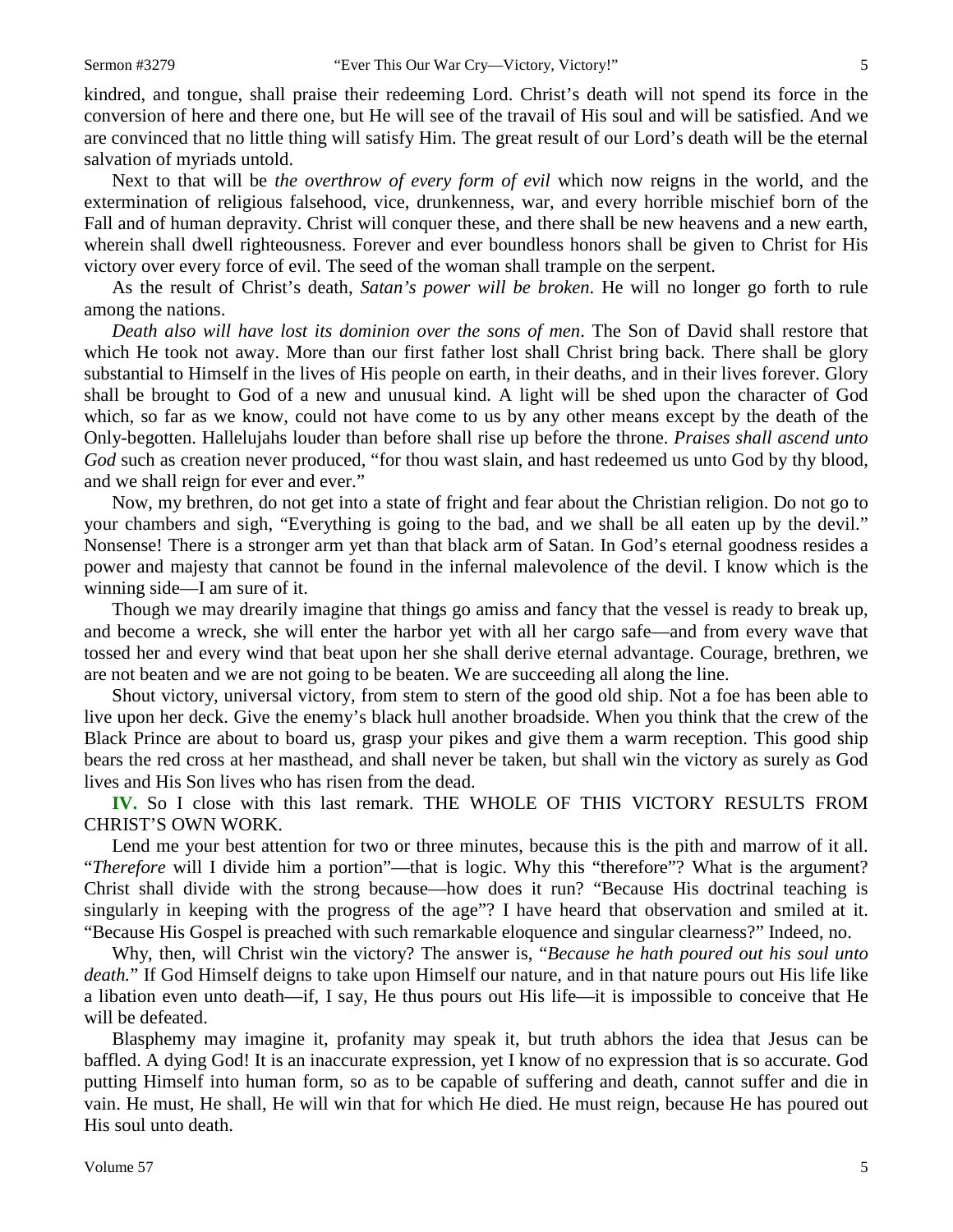Listen again, here is the second reason, "*He was numbered with the transgressors*." This is mentioned secondly, as if there was something even more in that than in the first. To die is wonderful condescension, but for the pure and Holy One to deign to be numbered with the transgressors, and stand as if He had Himself transgressed, though transgress He never did, nor could—I say this is more wonderful. If Jesus did that, then He must win the victory.

When I am dispirited, where do I find encouragement? Where the stars of Bethlehem burn and where men make merry on their Christmas days? No, their mirth is weariness to a heavy heart. I will tell you where I go for comfort—to Gethsemane, to Golgotha, to the garden, and to the tomb. Christ cannot have suffered there in vain. Christ cannot have been despised, slandered, and actually numbered with transgressors—and all for nothing.

It cannot be. It cannot be. Death and hell, you can defeat armies of men, but the Crucified treads you down. When our Champion of the pierced hand comes to the front, the battle no longer wavers. We glory in His death and in His making common cause with transgressors.

But this is not all. It is added, "*and he bare the sin of many.*" This denotes His actual and literal substitution—His acting as the Sin-bearer. This is something more than being numbered with the transgressors. He actually takes the sin of the transgressors and bears their burden upon His own shoulders by a wondrous system of substitution which is easier to be believed than to be explained. Because He did this, He must conquer. He *must* conquer.

Sin cannot be victorious if Jesus has carried it on His shoulders and hurled it into His sepulchre. If the darkest days were to come and all the churches of Christ were to be extinguished, if there were left only one Christian, and he as good as dead by reason of weakness, yet might he believe that God from the dead would raise up seed unto His Son and fulfill His covenant, and keep His word. It must be so. The offering of Christ's soul for sin secures to Him a seed forever.

And lastly, there is this fourth reason given, "*He made intercession for the transgressors.*" I can conceive *you* praying, my dear friend, and God's not hearing you. But if the Man who was despised and rejected should say, "Rise, poor suppliant, rise, and I will take your place." And if the Blessed and Beloved of the Father whose eyes are as the eyes of the morning, and whose lips are as lilies dropping sweet-smelling myrrh, kneels down and prays, "My Father, by My blood, and wounds, and agony, save this sinner," why, it must be done!

And if He says, "Father, give Me those whom I have redeemed," it must be done. And if He pleads, "Father, keep them by Your Word," it must be done. And if He prays, "Father, make them one, as We are," it must be done. And when He shall ask, "Father, give them power and victory," it must be done. And when He shall ask, "Father, let My servants all become champions and send them forth, East, West, North, and South, against idolatry, and infidelity, and Popery, and clothe them with the Holy Ghost," why then it must be done! The power of Christ's intercession is irresistible.

Queen Mary reckoned the prayers of John Knox to be worth many regiments, but what shall I say of the prayers of Jesus, the Son of God? They are with us today. While we are sitting here, and troubling our minds about the Lord's work, and saying, "What shall we do?" and "What will come of it?" and all that, Jesus is pleading. Hush till your hearts leave off beating—till not a thought is heard!

You may hear Him saying, "Father, I will." Here is the power of the church. The plea of Christ with authority before the throne is the majestic force upon which the church depends. "Lo, I am with you alway, even unto the end of the world."

Wherefore pluck up courage. Jesus will yet win. You weak, faint-hearted ones, rejoice. The victory is sure, not because of anything you are, or of anything you can do, but for Jesus' sake. In the name of the Lord we set up our banners. Hallelujah!

#### **EXPOSITION BY C. H. SPURGEON**

#### *JOHN 19:14-37*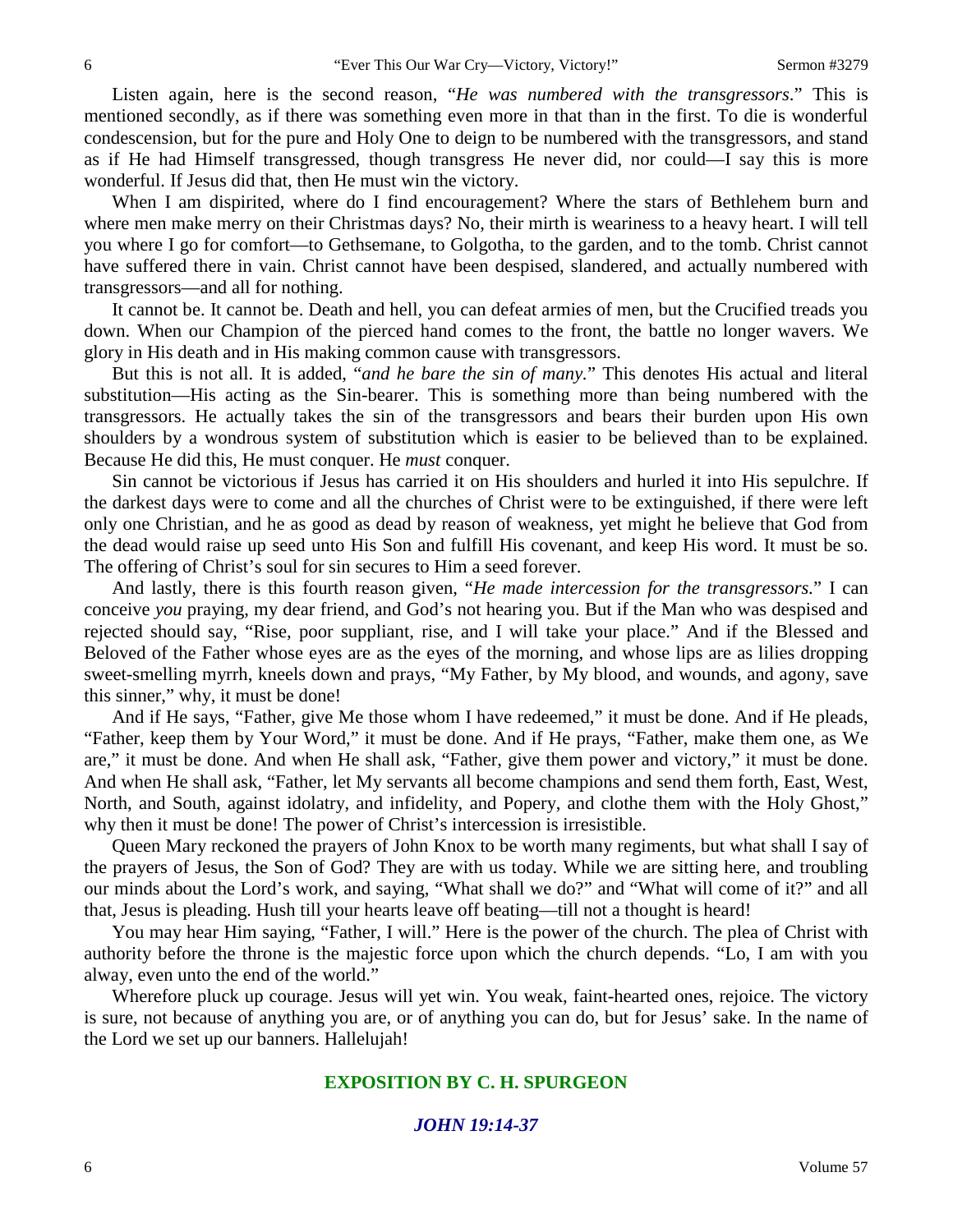**Verse 14.** *And it was the preparation of the passover, and about the sixth hour: and he saith unto the Jews, Behold your King!* [See sermon #1353, Ecce Rex]

They had accused Him of being a king, or of pretending to be one. Pilate had scourged Him, the soldiers had mocked Him, and there He stood—a piteous spectacle of woe. What cruel sarcasm there was in the tones of the Governor when he said to the Jews, "Behold your King."

**15.** *But they cried out, Away with him, away with him, crucify him. Pilate saith unto them, Shall I crucify your King?*

"How could you call Him King, and bring against Him a charge of setting up a rival kingdom when you, who would be His subjects, are all crying out, 'Crucify him'? 'Shall I crucify your King?'" How false they were their own actions proved.

**15.** *The chief priests answered, we have no king but Caesar.* 

They said this with all the coolness in the world. The mob had been stirred up and excited, but the chief priests, the principal ecclesiastics of the day, coolly said, "We have no king but Caesar." Did they not recollect that the sceptre was not to pass away from Judah until Shiloh came, so that, as it had evidently passed away, Shiloh must have come? After all their Bible reading, did they not know that?

Oh, how easy it is to read much of Scripture and yet to know little about its teaching. Dear friends, let us not join the Jews in refusing to have Christ as King. They cried, "Away with him, away with him," when He was set before them as King. Let us not do that, but let us rather accept the Crucified as our Master and Lord, and cheerfully bow at His feet.

**16.** *Then delivered he him therefore unto them to be crucified. And they took Jesus, and led him away*. [See sermon #497, The Procession of Sorrow]

So was He led as a sheep to the slaughter, as Isaiah had long before foretold that He would be.

**17.** *And he bearing his cross went forth into a place called the place of a skull, which is called in Hebrew Golgotha:*

Probably a knoll of rock which today stands outside the city gate looking wonderfully like a skull, with two depressions in the rock which at distance appear like eyes. This was the common place of execution—the Tyburn, the Old Bailey of Jerusalem.

**18-19.** *Where they crucified him, and two others with him, on either side one, and Jesus in the midst. And Pilate wrote a title and put it on the cross. And the writing was, JESUS OF NAZARETH THE KING OF THE JEWS.* 

What could have moved Pilate to write that title? Perhaps he did it just to let the Jews know that they had forced him to put the Christ to death. He would put over Him their accusation without any endorsement of His own—"JESUS OF NAZARETH THE KING OF THE JEWS." And so He is, and King of the Gentiles, too.

**20.** *This title then read many of the Jews: for the place where Jesus was crucified was nigh to the city: and it was written in Hebrew, and Greek, and Latin.* 

So that everybody could read it, for some one or other of these languages would be known to everybody in the crowd—they were not dead languages then as they are now.

**21-22.** *Then said the chief priests of the Jews to Pilate, Write not, The King of the Jews, but that he said, I am King of the Jews. Pilate answered, What I have written I have written.* 

He could sometimes be firm. Perhaps when there was least excuse for it, but when there was need of firmness, this vacillating Governor was swayed by the will of cruel men.

**23.** *Then the soldiers, when they had crucified Jesus, took his garments,*

It was the custom with executioners to take the garments of the criminal.

**23.** *And made four parts, to every soldier a part; and also his coat: now the coat was without seam, woven from the top throughout.* 

The common robe of the country, for Christ assumed no garment or vesture that would make Him seem great. He was too great to need the adornment of any special style of clothes.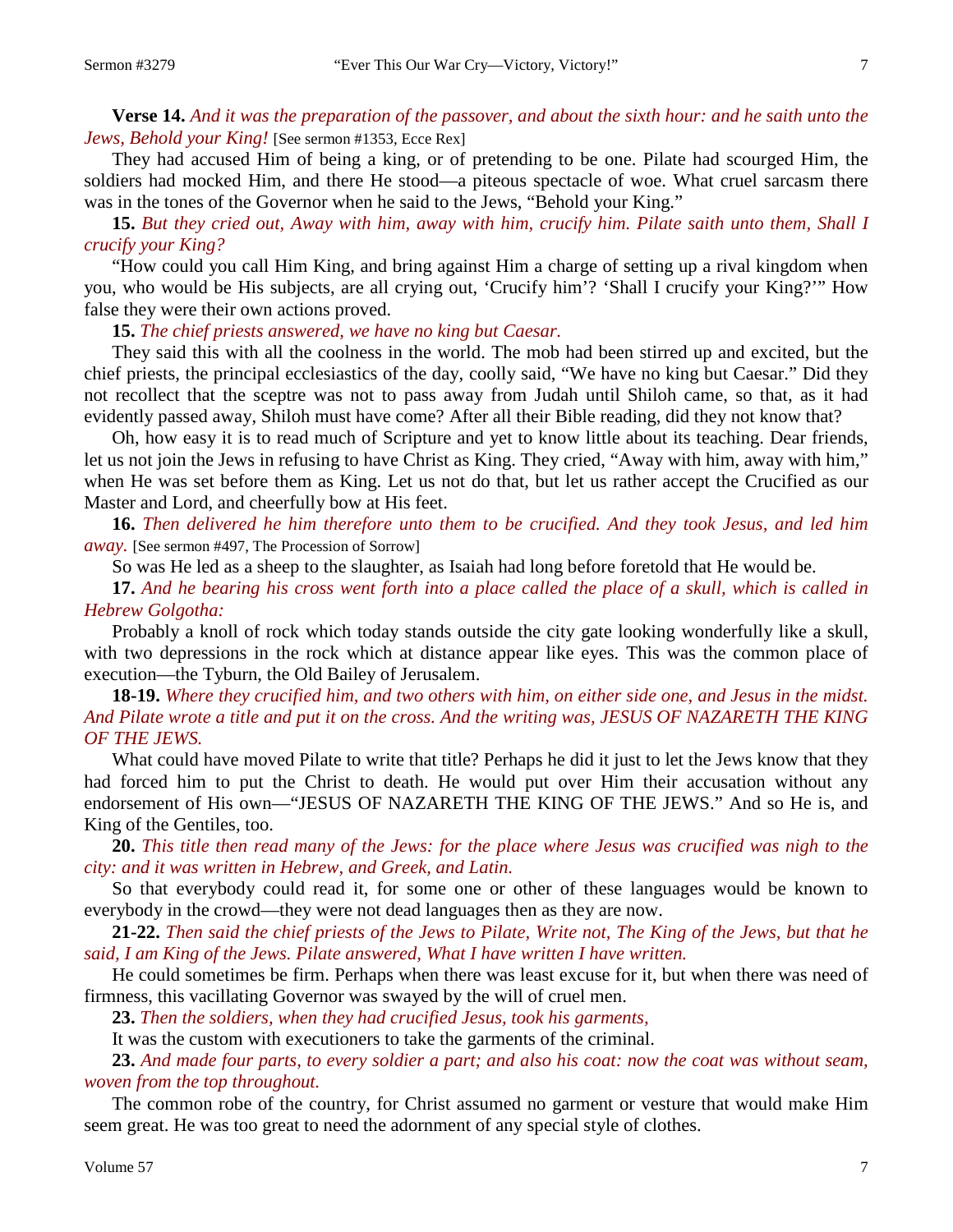**24.** *They said therefore among themselves, Let us not rent it, but cast lots for it, whose it shall be: that the Scripture might be fulfilled, which saith, They parted my raiment among them, and for my vesture they did cast lots. These things therefore the soldiers did.* 

Those rough Roman soldiers knew nothing about the ancient prophecy, yet a divine destiny guided them. God's Word must be fulfilled and they, in the freedom of their will, did exactly what God had ordained, and the Spirit had long before prophesied. There are two things that are true—that men act freely and are therefore responsible when they sin, but that there is a divine predestination that rules all things according to the purpose and will of God.

It would have puzzled us to explain how such a prophecy could be fulfilled at all—parting Christ's raiment among them, and then casting lots for his vesture—yet so it was, they divided what could be divided, and they cast lots upon what would have been spoilt if they had rent it. I think that no Christian will ever like the rattle of dice when he remembers that they were used at the cross. All games of chance should be put away from us, for we can, as it were, see our Master's blood bespattered upon them.

**25-26.** *Now there stood by the cross of Jesus his mother, and his mother's sister, Mary, the wife of Cleophas, and Mary Magdalene. When Jesus therefore saw his mother, and the disciple standing by, whom he loved, he said unto his mother, Woman, behold thy son!*

"See in John one who will act as a son to you."

**27.** *Then said he to the disciple, Behold thy mother!*

"John, take her home and treat her as a mother should be treated."

**27.** *And from that hour that disciple took her unto his own home.* 

He was the disciple whom Jesus specially loved, so as a token of Christ's great love to him, He left His mother to his charge. Have you any poor folk dependent upon you? Do you know any of God's very poor people? Take care of them and do not think the charge a burden, but do it for the sake of Him who loves you so much that He entrusts His poor ones to you. Oh, that everybody would look at this matter of caring for God's poor in that light!

**28.** *After this, Jesus knowing that all things were now accomplished, that the scripture might be fulfilled, saith, I thirst!*

It seems a strange thing that Jesus should have said, "I thirst," because, out of all the pains that He endured upon the cross—and they were very many and very sharp—He never mentions one except thirst. A person in such terrible agony as He was enduring might have mentioned fifty things, but He singles out this one because there was a prophecy concerning it.

**29.** *Now there was set a vessel full of vinegar: and they filled a spunge with vinegar, and put it upon hyssop, and put it to his mouth.* 

Why is hyssop mentioned here? You remember that the hyssop was used in the cleansing of the leper and that David prayed, "Purge me with hyssop, and I shall be clean: wash me, and I shall be whiter than snow." The hyssop was also used in the sprinkling of blood under the law, so it is introduced here with a set purpose.

The sponge is introduced here, too—it always seems to me very remarkable that, in the death of Christ, the circle of life was completed. The sponge is the very lowest form of animal life and Christ is the very highest type of life of any kind. The sponge was lifted to the lip of the King of glory and carried refreshment to Him—and you and I, like the sponge—the very least of God's living ones, may yet bring refreshment to our Savior's lips.

**30.** *When Jesus therefore had received the vinegar, he said, It is finished; and he bowed his head, and gave up the ghost.* [See sermons #421, It Is Finished, #2344, Christ's Dying Word for His Church]

It is not that He died, and that then His head fell forward, but while He yet lived, having before maintained an erect, noble bearing even in the pangs of death, He now, to show His perfect resignation to His Father's will, bows His head and yields up that saved spirit of His which dwelt within His body.